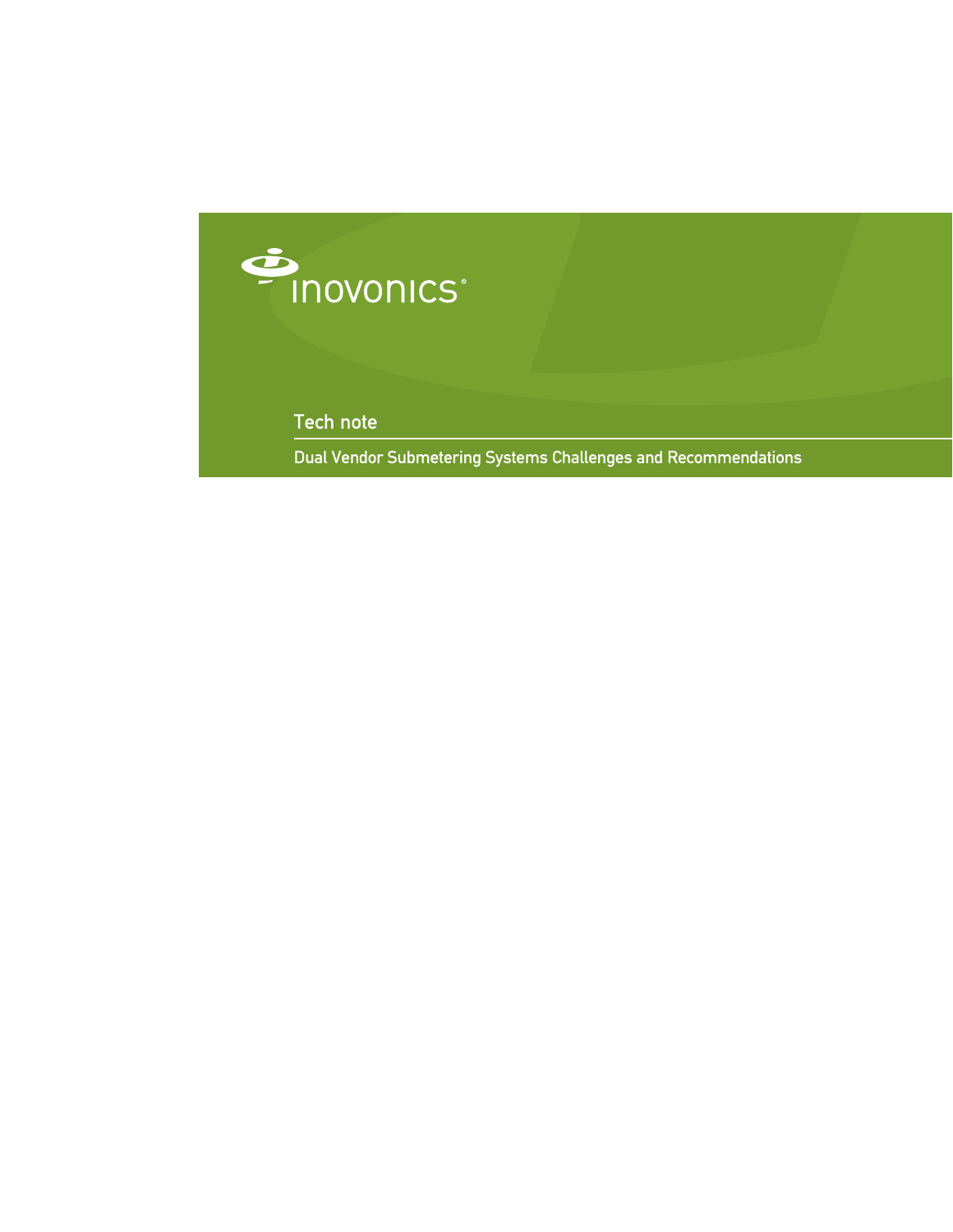The purpose of this document is to identify problems resulting from using non-Inovonics hardware to receive Inovonics Frequency Agile (FA) or EchoStream data for submetering applications.

## **Submetering Hardware Support**

The only submetering equipment that Inovonics technical support can support is that included in an Inovonics systems: Inovonics submetering transmitters and Inovonics repeaters, as needed, feeding in to Inovonics head-end equipment — Inovonics receivers, data loggers or IP gateways.

Inovonics cannot support a submetering system where Inovonics transmitters, repeaters and receivers feed into non-Inovonics head-end hardware. Inovonics has not tested the effectiveness of such a dual vendor system, and has not authorized any non-Inovonics hardware for use in Inovonics submetering systems.

If a customer experiences an issue where non-Inovonics hardware plays a role in message delivery, Inovonics will not be able to troubleshoot the problem. Nor does Inovonics authorize any third party to provide technical support for any Inovonics submetering product.

For these reasons, any site using Inovonics hardware alongside non-Inovonics hardware for a single submetering system cannot be supported by either Inovonics or the non-Inovonics hardware provider.

Likewise, Inovonics has only fully tested our submetering hardware as a complete system, and warranties it as such. A dual vendor system can void the Inovonics warranty, as Inovonics may not be able to determine the point of failure; typically, we can only determine the point of failure in a complete Inovonics system.

## **Recommendations**

Inovonics highly recommends that any customer considering upgrading or adding onto an existing submetering system maintain a single vendor for the site in question.

- For a site requiring an upgrade from an Inovonics data concentrator and communicator, please contact your account manager for any trade-in programs that may apply.
- For an Inovonics site requiring non-Inovonics hardware, swap out all hardware on the site in its entirety, reprogramming the new transmitters accordingly. This will ensure the site can be supported, and avoids potential warranty issues.